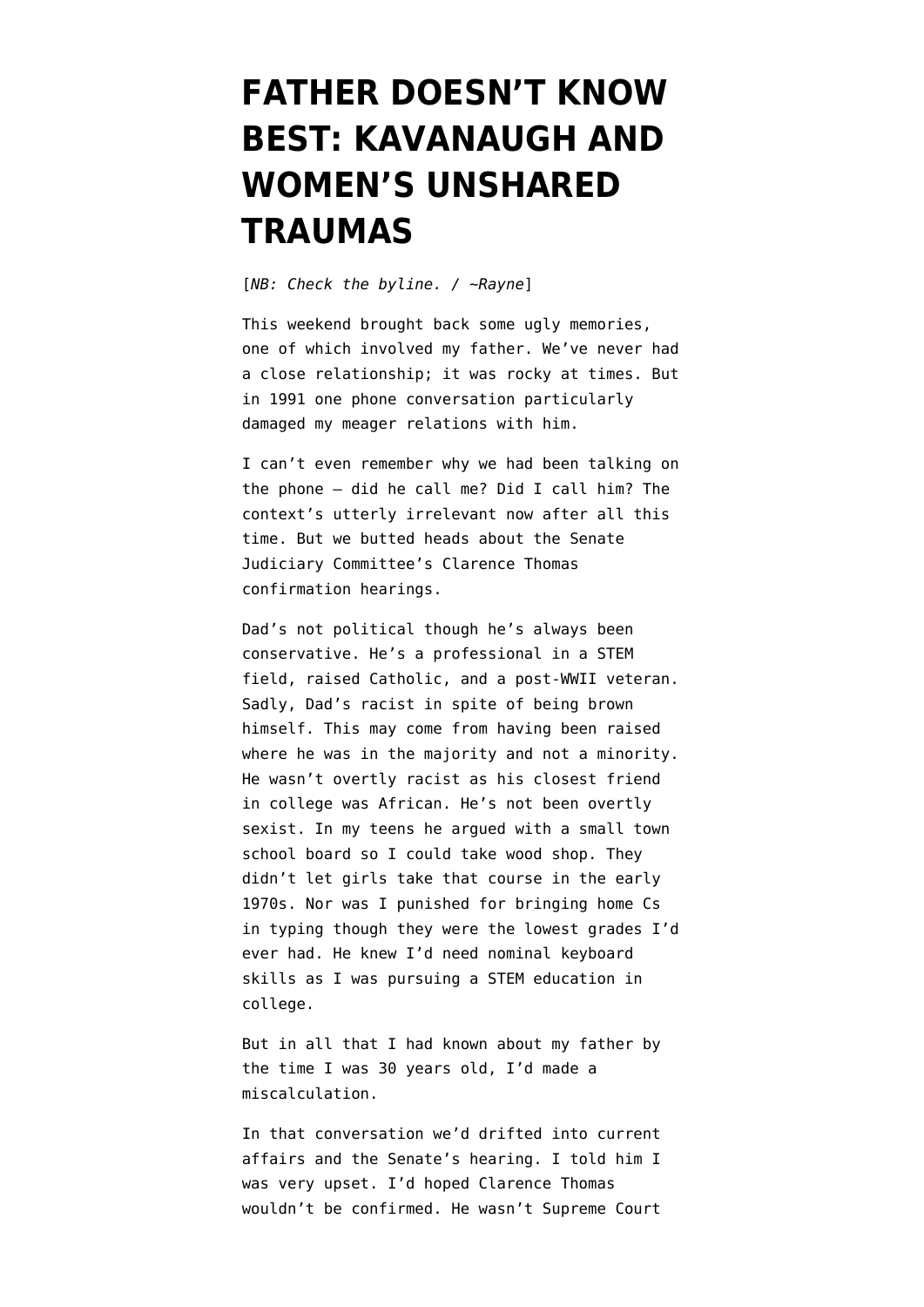material based on his background and Hill's testimony put Thomas' character into question.

My father said he didn't know why Anita Hill waited so long to say anything to anybody. Why hadn't she spoken out at the time Thomas was harassing her? He suggested Hill was acting in bad faith.

I couldn't say anything. Words wouldn't come. It was as if I was talking to a stranger. To whom would a black woman go to complain about her boss's sexual harassment? Especially if her boss was the chair of the Equal Employment Opportunity Commission? Who would take a young black woman's word over that of a black man, let alone a man in charge of the EEOC? Why would a young black woman subject herself to more harassment by Senate Judiciary Committee and the public if not to protect the Supreme Court from an unworthy nominee?

At some point my understanding of the world forked sharply away from my father's. It's not as if he didn't know women faced gross inequality. The fact he had to fight for my shop class was a concrete example. He'd heard plenty of stories about gender bias, sexual harassment and assault from my mother who worked in health care. Did he think that every girl or woman had some man who could make it better by going to bat for her? That some man would have resolved the harassment Hill faced in the work place had she simply come and asked them for help?

I didn't know if he was naive. I didn't know if this was a manifestation of his nebulous racism at some level. I didn't know if it was misogyny I'd not detected in my father's makeup to that point.

It took me a long time to get over this. I don't know yet if I am over it because I struggled with the phrasing of that last sentence. I felt betrayed, as if he'd never seen the world as it was, nor had he seen me. I felt I'd betrayed myself for not seeing him more clearly.

It was some time before I realized he was as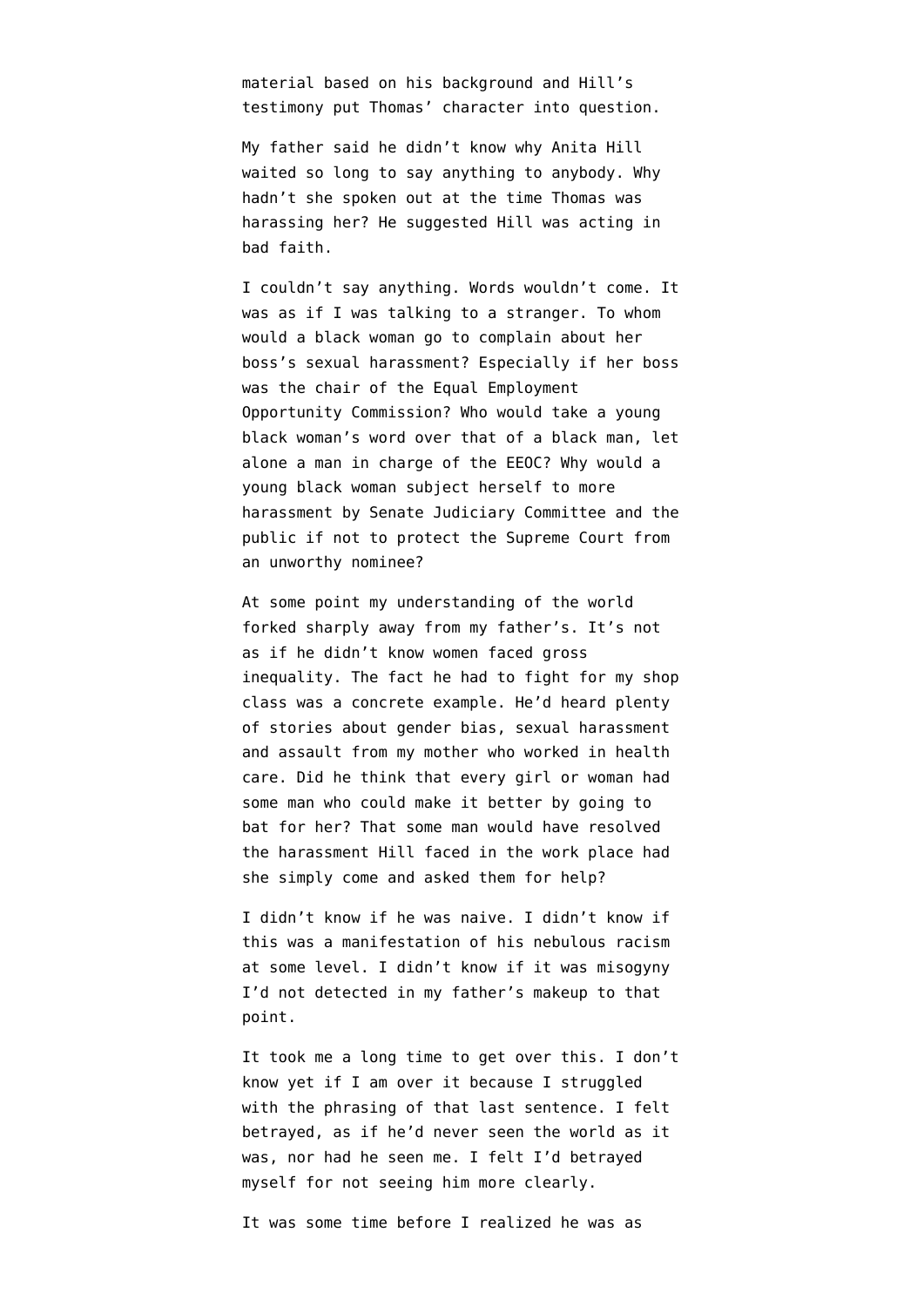sexist as he was racist. Not overtly, and in spite of having two daughters in non-traditional STEM education paths — but his sexism was there and I'd internalized it.

It took me a while longer to realize I'd buried an episode which should have created a more realistic perception of my father.

 $\sim$ | ~ | ~

When I was a pre-teen a group of boys harassed me. There was bodily contact, sexualized language, grabbing at clothing during class. The male teacher ejected me from class. He told my parents I was "precocious" which made no sense to me since I was a year younger and much smaller than the rest of my class, and I alone had been targeted. My father negotiated with the teacher and principal to let me to take this class independently  $-$  as if I was the one at fault and not the boys who'd harassed me. I was the one in the wrong because I was a girl. My father accepted this as fact. He didn't demand the teacher do a better job of supervising his classroom.

I would bet good money that if asked now, [none](https://twitter.com/debcha/status/1041413126988746757) [of the boys would remember harassing me.](https://twitter.com/debcha/status/1041413126988746757) They might not even remember I was a former classmate. The situation mattered little to them, not changing their world one iota.

I never spoke with my father again about any problems I had with boys and men. I was on my own with the boys who shoved me around and pawed at me throughout high school or stole my drafting and engineering equipment. I was on my own when I got my first job in manufacturing as a co-op student, dealing with cat calls and sexual taunts and threats of violence. On my own when I didn't get a raise when my boss said "his boys" in the department needed the raise that year.

Over the last couple of decades I've talked with many other girls and women about harassment. It's nearly universal that women face it and sometimes with violence. Let me emphasize this: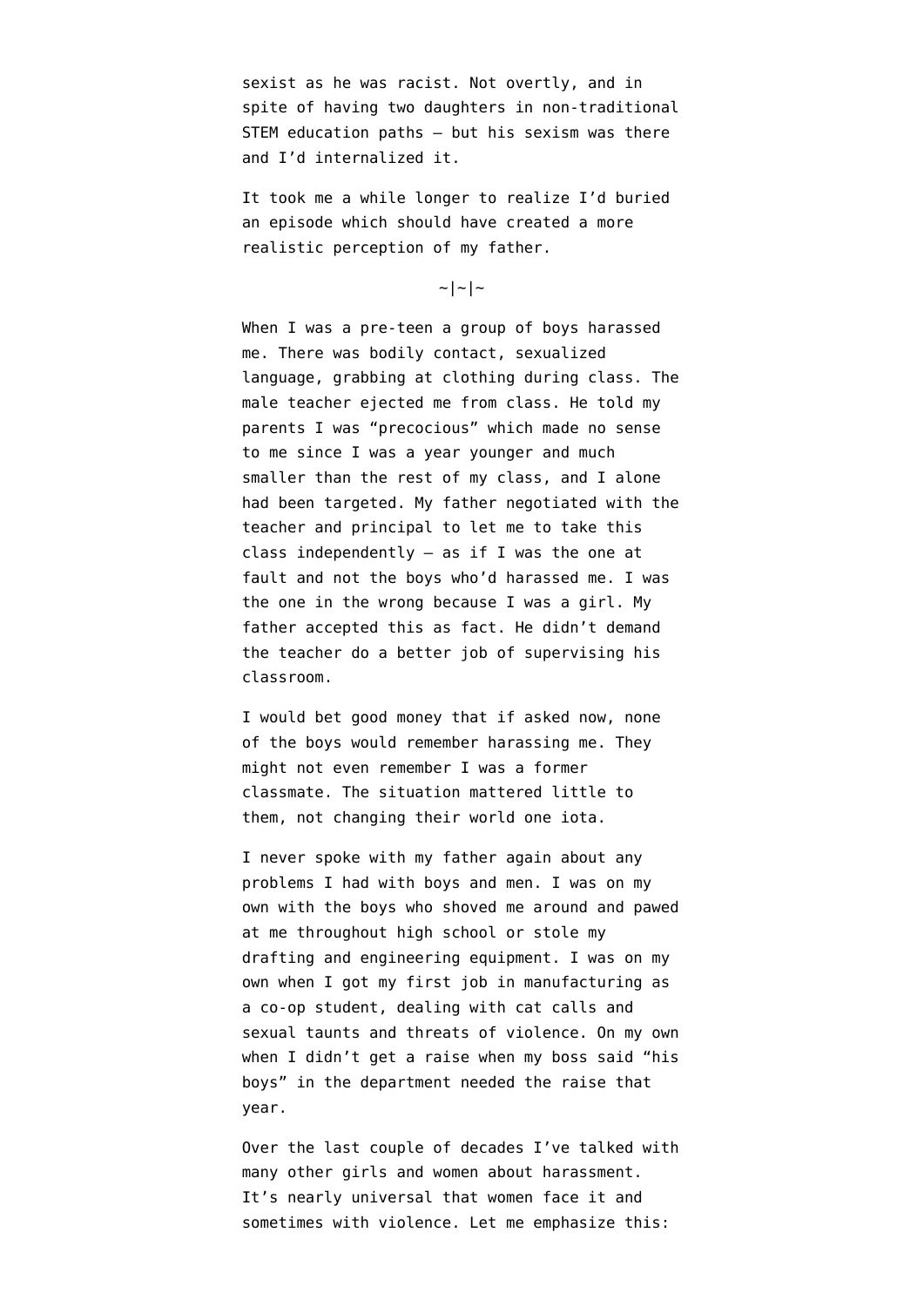there are many, MANY women who were harassed, abused, assaulted in school and beyond who never reported it. They may never even have spoken about their experiences. But the system disempowers and marginalizes us; it maintains the status quo and actively resists change. It questions our ability to speak for ourselves. It places the value of a man's career and lifestyle above any woman's. Women's empowerment and the ability to effect positive change has been close at times but we are still celebrating so many firsts. We haven't yet a first woman president, or a first half of the Supreme Court or Congress, leaving us without adequate representation to protect our rights and interests though we are half this nation and give birth to the rest.

## $\sim$ | ~ | ~

The revelation of Christine Blasey Ford's name and the release of her letter to Senator Feinstein triggered memories. The harassment and abuse by teen boys, the Thomas confirmation hearings, that 1991 conversation with my father bubbled back up. Many women likewise [revisited](https://twitter.com/texasinafrica/status/1041399957071298560) [their own experiences](https://twitter.com/texasinafrica/status/1041399957071298560). I've read their tweets consoling each other across Twitter. We and our traumas are finally seen and heard by each other in great numbers, but not by our government.

Like my father, this government assumes it's her fault, not his. This government [will go after](https://twitter.com/KFILE/status/1041416700212797440) [Ford](https://twitter.com/KFILE/status/1041416700212797440) for speaking her truth. Its proxies [villified her](https://www.huffingtonpost.com/entry/donald-trump-jr-posts-meme-mocking-woman-accusing-brett-kavanaugh-of-sexual-assault_us_5b9f996ee4b013b0977cc464), some for not coming forward sooner though it wasn't prepared and willing to help her back then. [The system itself harasses](https://twitter.com/yashar/status/1041420446464397313) [women](https://twitter.com/yashar/status/1041420446464397313).

It wasn't my fault I was harassed and abused. It wasn't Anita Hill's fault she was harassed, either, nor was it our fault we didn't come forward. We couldn't. It wasn't Ford's fault she was a 15-year-old abused by older teen boys at a time when such attacks were [normalized in pop](https://www.newyorker.com/culture/personal-history/what-about-the-breakfast-club-molly-ringwald-metoo-john-hughes-pretty-in-pink) [culture as humor.](https://www.newyorker.com/culture/personal-history/what-about-the-breakfast-club-molly-ringwald-metoo-john-hughes-pretty-in-pink) She couldn't come forward then, either.